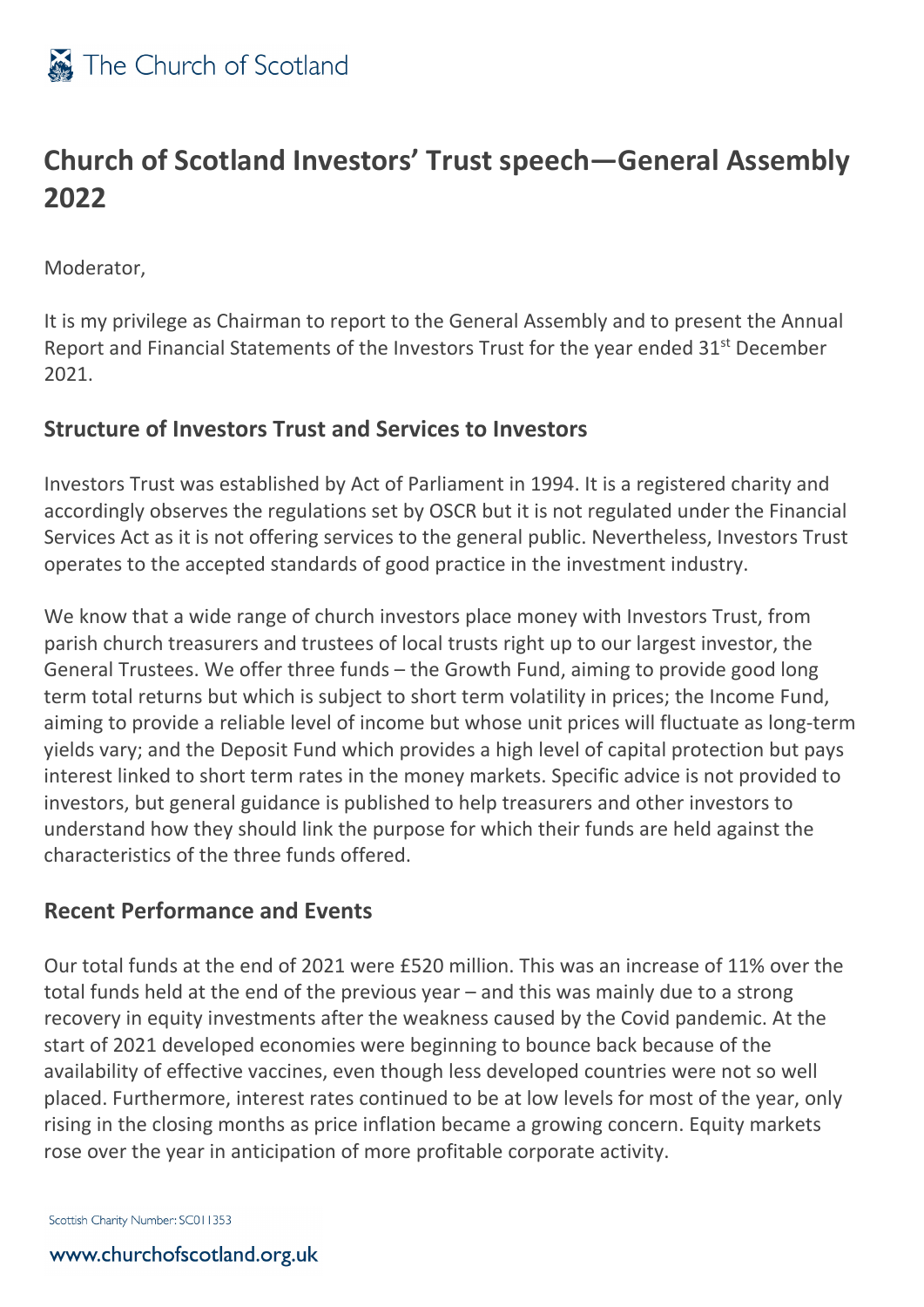Turning to 2022, two factors have dominated events: the first of which is the fear of surging price inflation. Initially this anticipated surge was seen as the consequence of the disruption of global production and supply chains by Covid lockdown policies. But another factor is the full employment enjoyed by many countries, forcing wage rates to rise and pushing consumer prices higher as well.

In February developments in Russia and Ukraine quickly became the dominating issue, culminating in the invasion of Ukraine on 24th February. Western countries responded quickly by imposing economic sanctions on Russia and these had an immediate impact on energy and food markets. Inflation forecasts were pushed higher still, while economic growth estimates were reduced creating a negative combination for financial markets. Bond markets reflected the anticipated strains on public borrowing by offering higher yields which meant that bond prices fell, but equity markets recovered from initial price falls. Since these initial reactions equities have been uncertain what to expect and how corporate profits will perform while military activity is uncertain and what longer term consequences will follow from so much human suffering in a modern European country.

### **Fund Specifics**

In 2020 the trustees explored changes in strategy with our external managers. These were driven by a few factors, principally a recognition of changing financial markets but also to provide an appropriate choice for investors so that different investor needs could be met from the three funds offered.

For our Growth Fund the Trustees agreed a new Investment Strategy with our managers, Newton. This took effect from February 2021, and an immediate switch of assets was implemented at negligible cost. The biggest change was to remove a distinction between UK and overseas equity investment, which was consistent with the small proportion of global equities listed in the UK but the change also offered greater exposure to industrial sectors which are in short supply in this country. We also set a new performance target based on total returns (by which we mean the combination of capital and income growth) rather than setting separate income targets. New sectors were introduced under the heading of Alternatives, encouraging greater investment in such matters as infrastructure and sustainable energy. Newton also decided to sell the remaining Oil and Gas holdings at this time. These had been reducing steadily in any event, as the managers regarded the financial prospects for the sector as difficult. Under the new global strategy the energy sector represented a small proportion of Global Equities and removing all exposure to the sector was consistent with targeting industries enjoying a better growth outlook. Of course,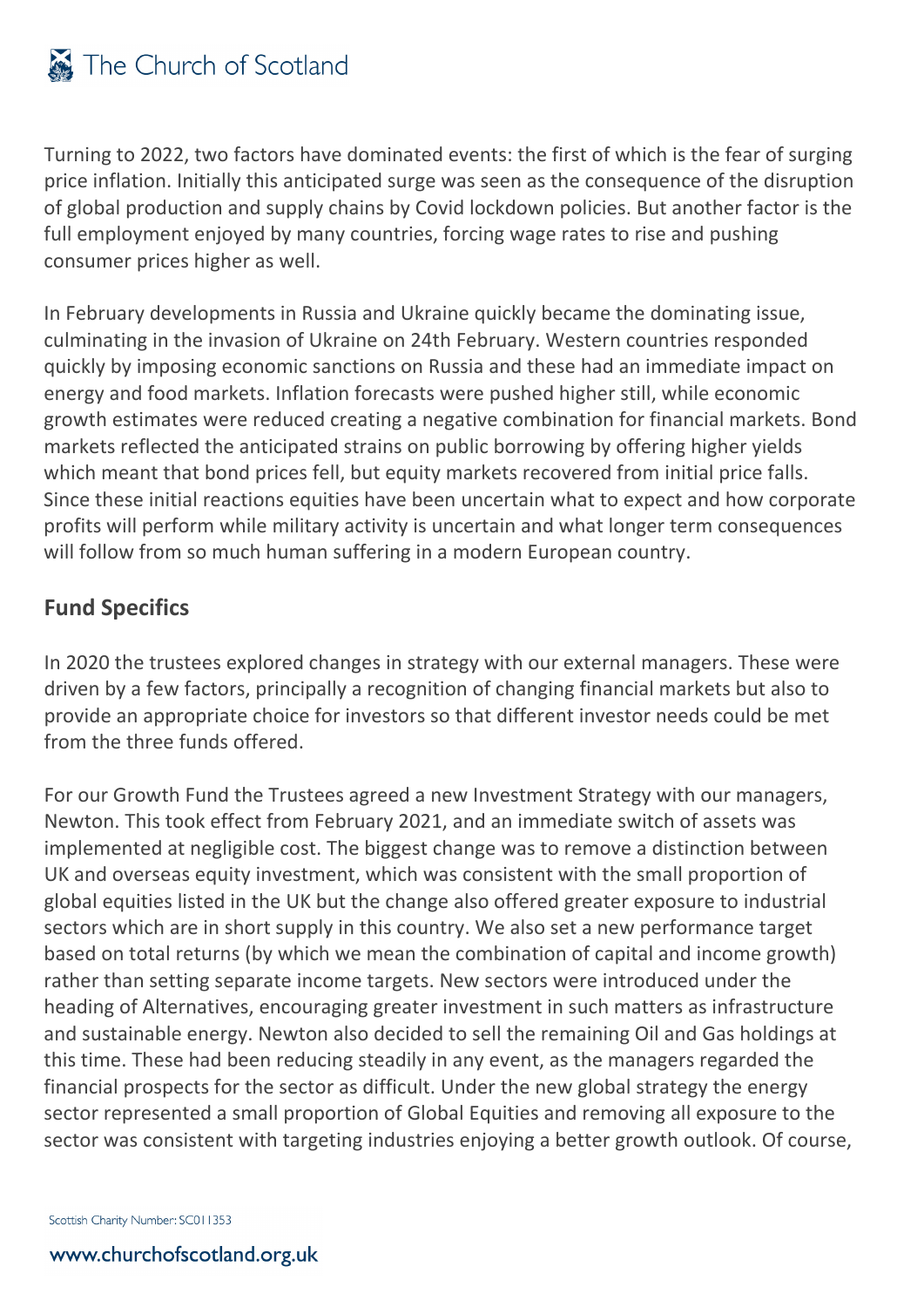the impact on energy prices of the war in Ukraine means the timing of this decision was somewhat unfortunate.

The total return provided by the Growth Fund in 2021 was 14.9% compared to the benchmark return of 16.2%. Although this was somewhat disappointing, the underperformance was all under the old strategy – for the rest of the year there was a small outperformance.

The Growth Fund paid 11 pence per unit to investors in comparison with 12 pence in 2020. In the absence of any economic shocks, we expect to be able to continue this level of income and expect modest annual growth year by year, although the main focus will be on total returns as already mentioned.

A new strategy was also agreed with Royal London for the Income Fund and took effect at the end of September 2021. The principal change was to introduce Global Bonds as a category, hedged against foreign exchange risks. At the same time, British Government bonds (gilts) were removed from the benchmark where they had been a small part. The changes as a whole increase the income we expect to pay. A larger proportion of the portfolio in corporate bonds increases the Fund's inherent credit risk, but this is offset to some extent by the diversification achieved by investing in pooled funds, which hold a wide variety of bonds.

In recent years a steady decline in bond yields has depressed the income payable each year from a high of 50 pence per unit to 40 pence per unit in 2021. The change in strategy is expected to produce a higher level of income immediately in 2022 but there is also the prospect of steadily rising yields thereafter if inflationary pressures push up bond yields. Sadly, of course, if inflation is significant it also means that rising nominal income distributions may struggle to keep pace with rising prices.

For most of 2021 bank interest rates were very low, as the Bank of England maintained its rate at ¼ %. In fact, negative interest rates were seen in some countries. The Deposit Fund provided an interest rate of 0.08% over the year, but the increase in base rates already seen this year should produce higher interest payments in due course.

### **Communications and ESG**

In recent years it has been important to communicate regularly with investors. In changing market conditions investors need to know how their funds are affected, particularly to such matters as any changes in income prospects, allowing treasurers to assess the impact on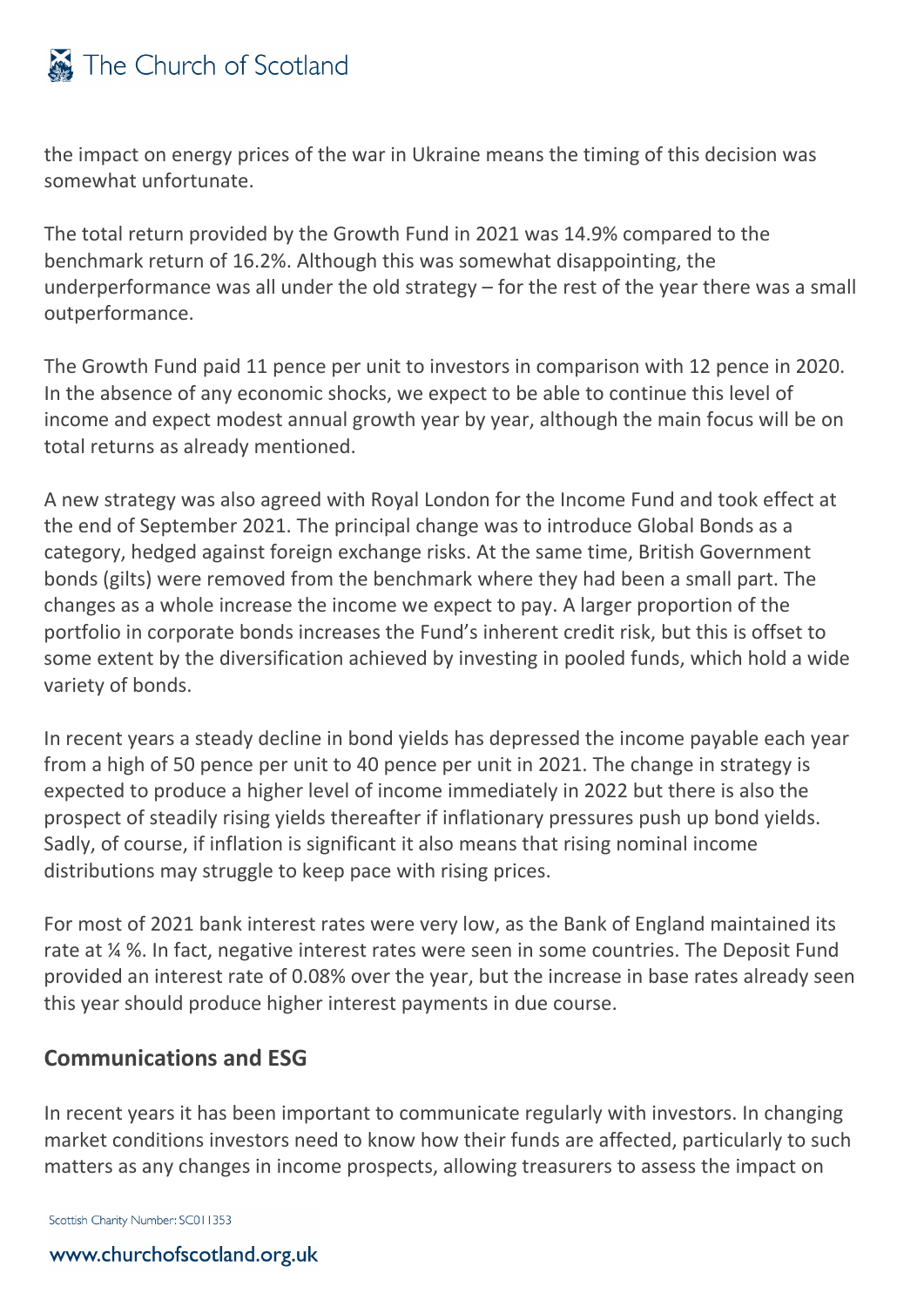# The Church of Scotland

their own budgets. We also provide comment on such matters as ethical and environmental considerations in our investment policy.

In 2021 the General Assembly established a Special Committee on Ethics and Investment Practice, in response to a Deliverance supported by Investors Trust. We have assisted the Committee in its work and look forward to receiving its Report in 2023.

Investors Trust has operated within a framework of specific exclusions for many years but has also developed a wider range of considerations which affect the selection of investments, particularly in the Growth Fund. Many of the issues involved take account of both positive and negative arguments and are rarely capable of measurement or calibration. The importance of each issue can also change as the world changes. Recent events in Ukraine throw up new questions in respect of military security, energy security and food security – affecting the lives of people in our own country as well as across the world. It also brings into question how we deal with different political regimes, even if that means reducing the financial prospects for our funds. Yet a practical and pragmatic policy formulation process is needed, and we continue to assist this the Special Committee in making proposals which meet this test.

Other churches have the same challenge as ourselves when it comes to managing funds responsibly, while also optimising investment returns. Our membership of the Church Investors Group gives us access to the approaches taken by other Christian denominations and provides us with valuable information on key issues. Investors Trust has access to information from other agencies as well, many of which are developing tools to monitor Climate Change performance by companies. This information allows us to challenge our managers and to agree aspects of investment policy which are not captured by a simple policy of exclusions, but it's a big task to keep abreast of changing considerations and priorities on many fronts – as events in Ukraine have demonstrated.

### **Office Bearers**

#### **Retirement and appointment of trustees**

Following 17 years of service Mr Tom Walker has indicated his wish to retire. Mr Walker has contributed a lot to our deliberations as an experienced fund manager and his wise guidance will be missed.

In accordance with the terms of the Constitution, the following two members are due to retire by rotation at 31 May 2022: Mr Michael Yuille and Mr Grant Wilson. I am pleased to